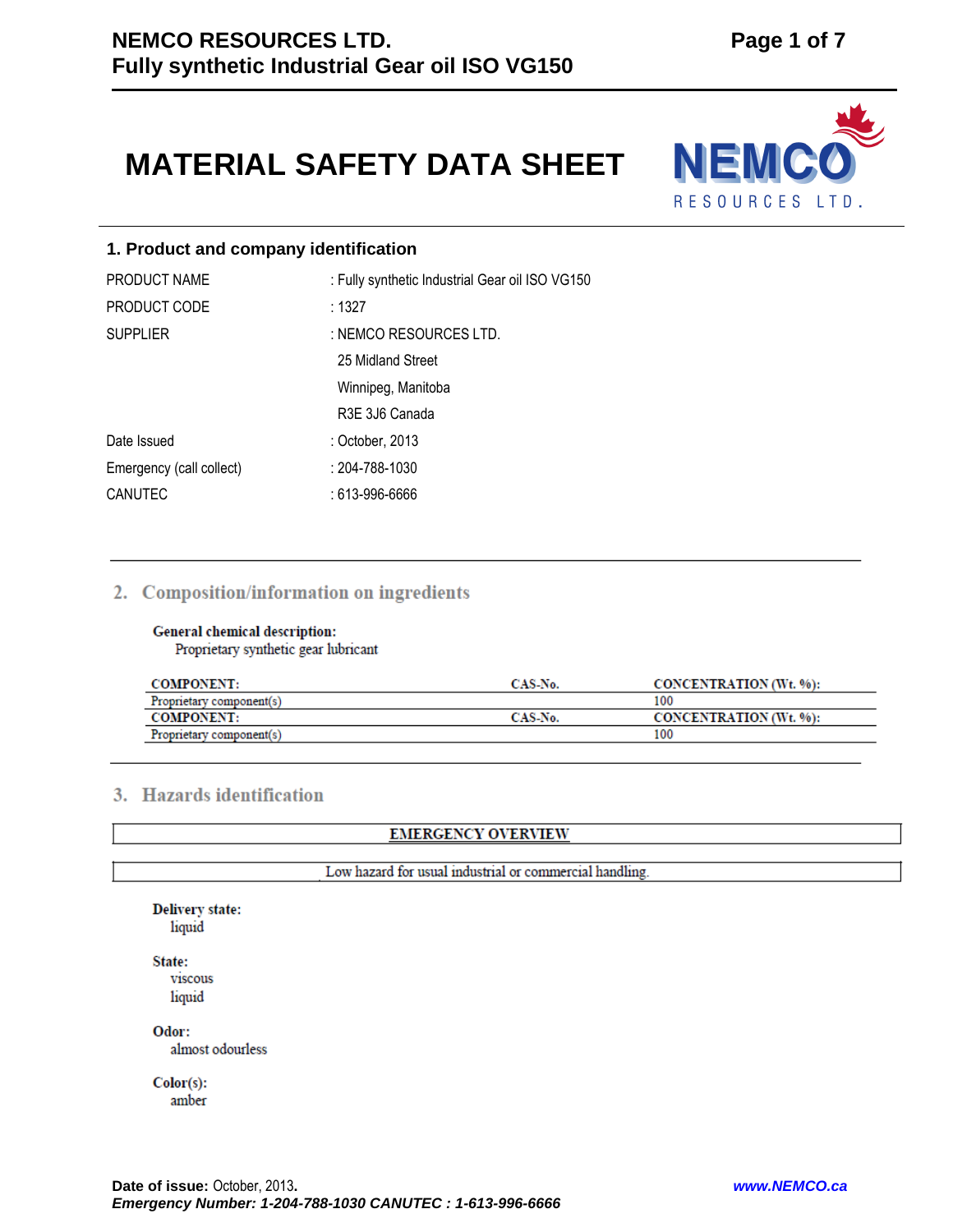Koutes of entry: Skin contact

# **Potential Health Acute Effects:**

# Inhalation:

Prolonged or excessive inhalation may cause respiratory tract irritation.

#### Skin contact:

May cause slight irritation.

#### Eye contact:

May cause slight irritation.

#### Ingestion:

May be harmful if swallowed in large quantities.

#### **Potential Chronic Health Effects:**

None known

# 4. First aid measures

# After inhalation:

Immediately remove victim to fresh air. If breathing has stopped, administer artificial respiration. Seek medical attention immediately.

# After skin contact:

Wash thoroughly with soap and water.

# After eye contact: Rinse immediately with plenty of running water (for 10 minutes). Seek medical attention if necessary.

#### **After ingestion:**

Do not induce vomiting. Call a physician or poison control center immediately. Never give anything by mouth if the victim is rapidly losing consciousness, or is unconscious or convulsing.

# 5. Fire fighting measures

#### **Flash point:**

449.6 °F (232.0 °C) :; Flash Point, Pensky-Martens

#### **Autoignition temperature:**

Not available

Flammable/Explosive limits: **Lower limits:** Not determined. **Upper limits:** Not determined.

# Suitable extinguishing media: Water Spray Foam. Carbon dioxide. Dry Chemical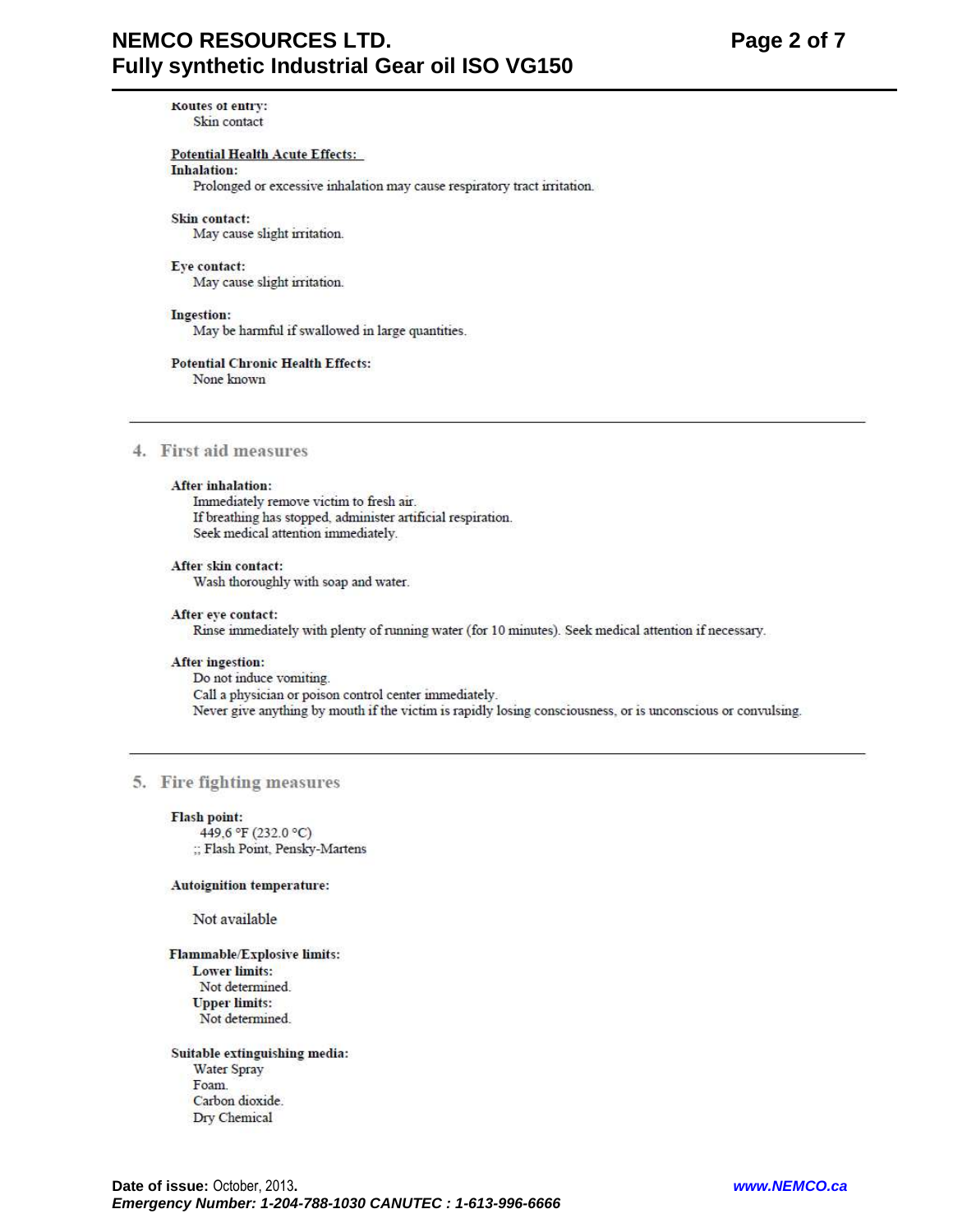# **NEMCO RESOURCES LTD.** Fully synthetic Industrial Gear oil ISO VG150

#### Special protection equipment for firefighters: Wear self-contained breathing apparatus.

Wear full protective clothing.

#### Unusual fire or explosion hazards: Thermic decomposition entails the release of irritating vapours.

**Hazardous combustion products:** 

nitrogen oxides, phosphorus oxides, carbon monoxide, Carbon dioxide., Sulphur oxides

# Additional fire fighting advice:

In case of fire, keep containers cool with water spray. If a spill or leak has not ignited, use water spray to disperse the vapors. Water spray may be used to flush spills away from fire.

# 6. Accidental release measures

# **General information:**

Avoid open flames and sources of ignition. Clean up spills immediately.

#### **Personal precautions:**

Wear adequate personal protective clothing and equipment.

#### **Environmental precautions:**

Add dry material to absorb spill (if large spill, dike to contain).

#### Methods for cleaning and take-up:

Pick up spilled material and containerize for recovery or disposal. Flush area with water to remove residues.

# 7. Handling and storage

# **Handling:**

**Handling advice:** Ensure adequate ventilation. Avoid formation of aerosols or mist.

#### Fire and explosion protection:

Keep away from heat/sparks/open flames/hot surfaces. Store in areas where sprinkler is available.

# Storage:

General storage advice: Avoid container damage while handling and storing. Avoid heating to decomposition.

Storage conditions to keep: Store in sealed original container.

# 8. Exposure controls/personal protection

Indication for system design: Ensure adequate ventilation.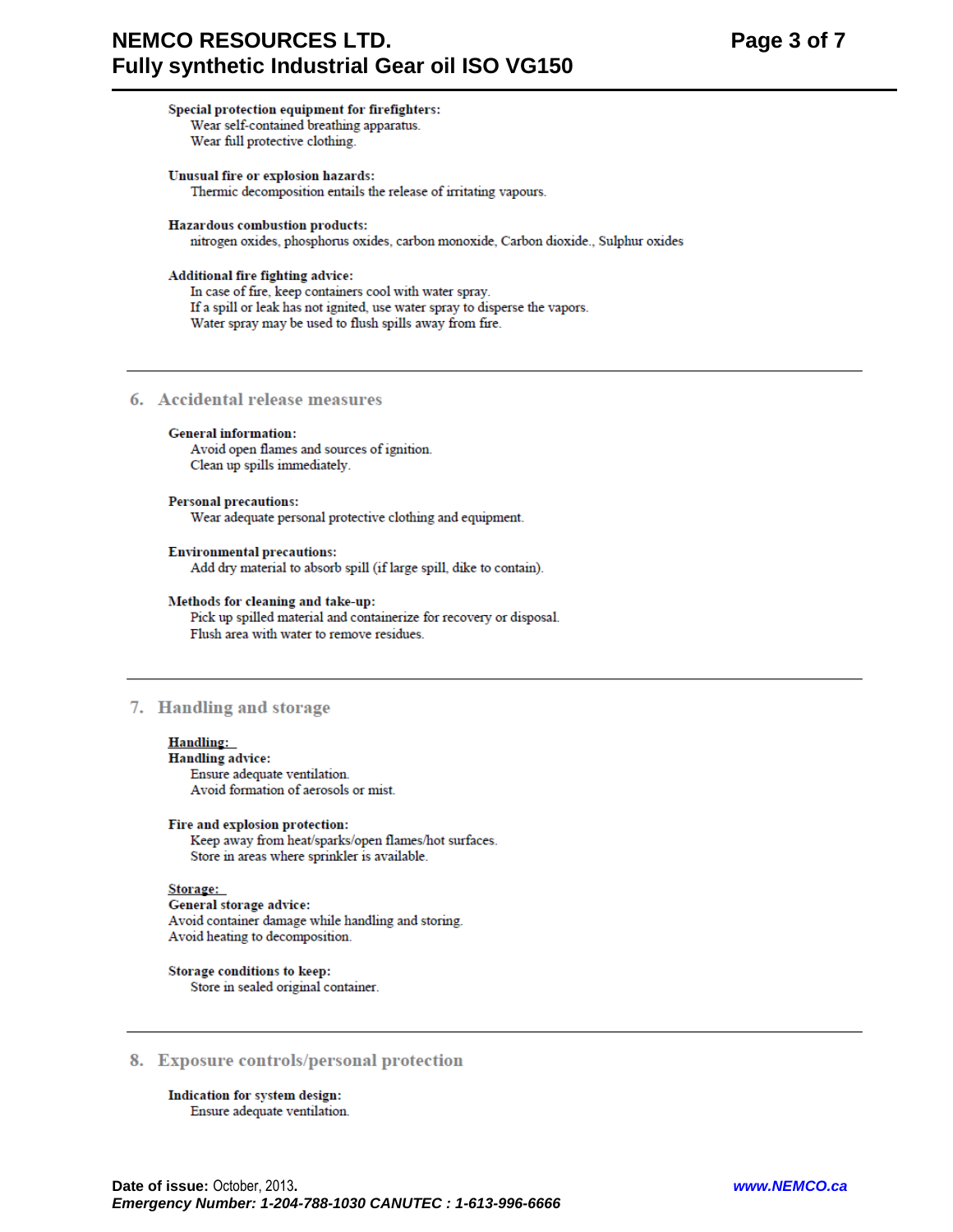# Components with specific control parameters for workplace:

#### Valid for **USA**

| Name on list      | <b>Basis</b> | Type                                                   | Value            | Category | Remarks |
|-------------------|--------------|--------------------------------------------------------|------------------|----------|---------|
| OIL MIST. MINERAL | ACGIH        | Time Weighted Average (TWA).                           | $5 \text{ me/m}$ |          |         |
| OIL MIST. MINERAL | ACGIH        | Short Term Exposure Limit (STEL): 10 mg/m <sup>3</sup> |                  |          |         |

# Personal protection measures:

# **Respiratory protection:**

Not applicable with adequate ventilation. NIOSH/MSHA approved respirator if necessary.

#### **Hand protection:**

Protective gloves made of rubber.

#### Eye protection:

Safety glasses with side shields.

#### Skin protection:

Wear suitable protective clothing.

# 9. Physical and chemical properties

| <b>General description:</b> |                     |                |
|-----------------------------|---------------------|----------------|
| Delivery state:             | liquid              |                |
| State:                      | viscous             |                |
|                             | liquid              |                |
| Odor:                       | almost odourless    |                |
| $Color(s)$ :                | amber               |                |
| <b>Designation</b>          | Value               | Method         |
| Melting point               | $-34 °C (-29.2 °F)$ |                |
| Density                     | $0.87$ g/cm3        | no information |
| Specific gravity            | $0.8500 - 0.9000$   |                |
| Solubility in Water         | Insoluble           | no information |

# 10. Stability and reactivity

# Stability:

# Conditions to avoid:

Keep away from sources of ignition and naked flames.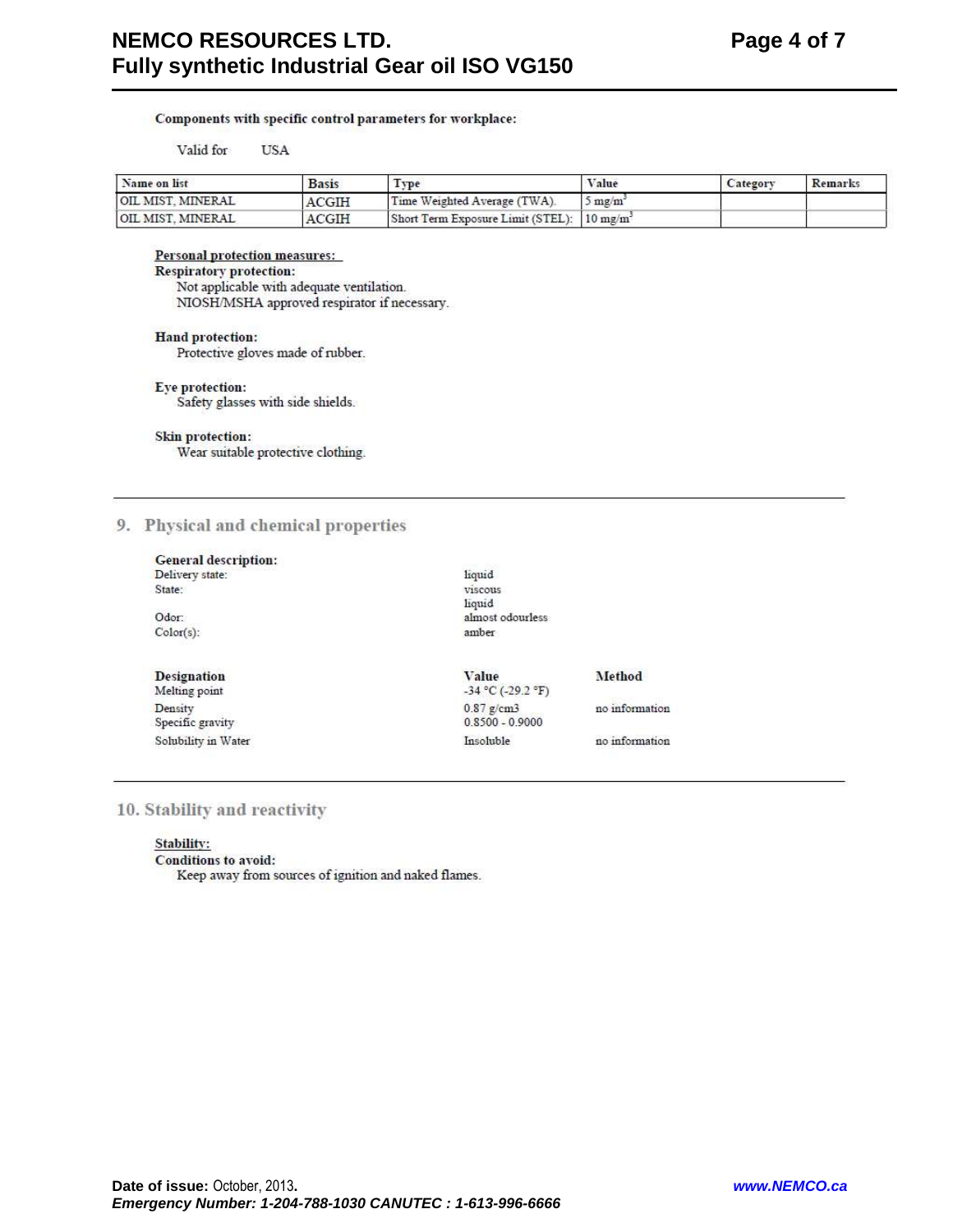# Hazardous decomposition products:

Carbon dioxide. carbon monoxide phosphorus oxides Sulphur oxides nitrogen oxides

#### **Decomposition advices:**

No decomposition if used according to specifications.

**Reactivity: Materials to avoid:** Oxidizers **Bases Strong Acids** 

# Hazardous polymerization:

Will not occur

# 11. Toxicological information

# General toxicological information:

No toxicity information available or testing conducted on this product. Any health or toxicological information included in Section 3 was based on data associated with the components or an analogous product.

# 12. Ecological information

#### General ecological information: no data available

# 13. Disposal considerations

# Waste disposal of product:

Avoid landfilling liquids.

# Reclaim where possible.

All recovered material should be packaged, labeled, transported, and disposed or reclaimed in conformance with applicable laws and regulations and in conformance with good engineering practices.

# **14. Transport information**

# **General information:**

Not hazardous according to RID, ADR, ADNR, IMDG, IATA-DGR, CFR and TDG.

# **15. Regulatory information**

**TSCA Inventory Status:** 

This product and/or all of its components are either included on or exempt from the TSCA Inventory of Chemical Substances.

Date of issue: October, 2013. Emergency Number: 1-204-788-1030 CANUTEC : 1-613-996-6666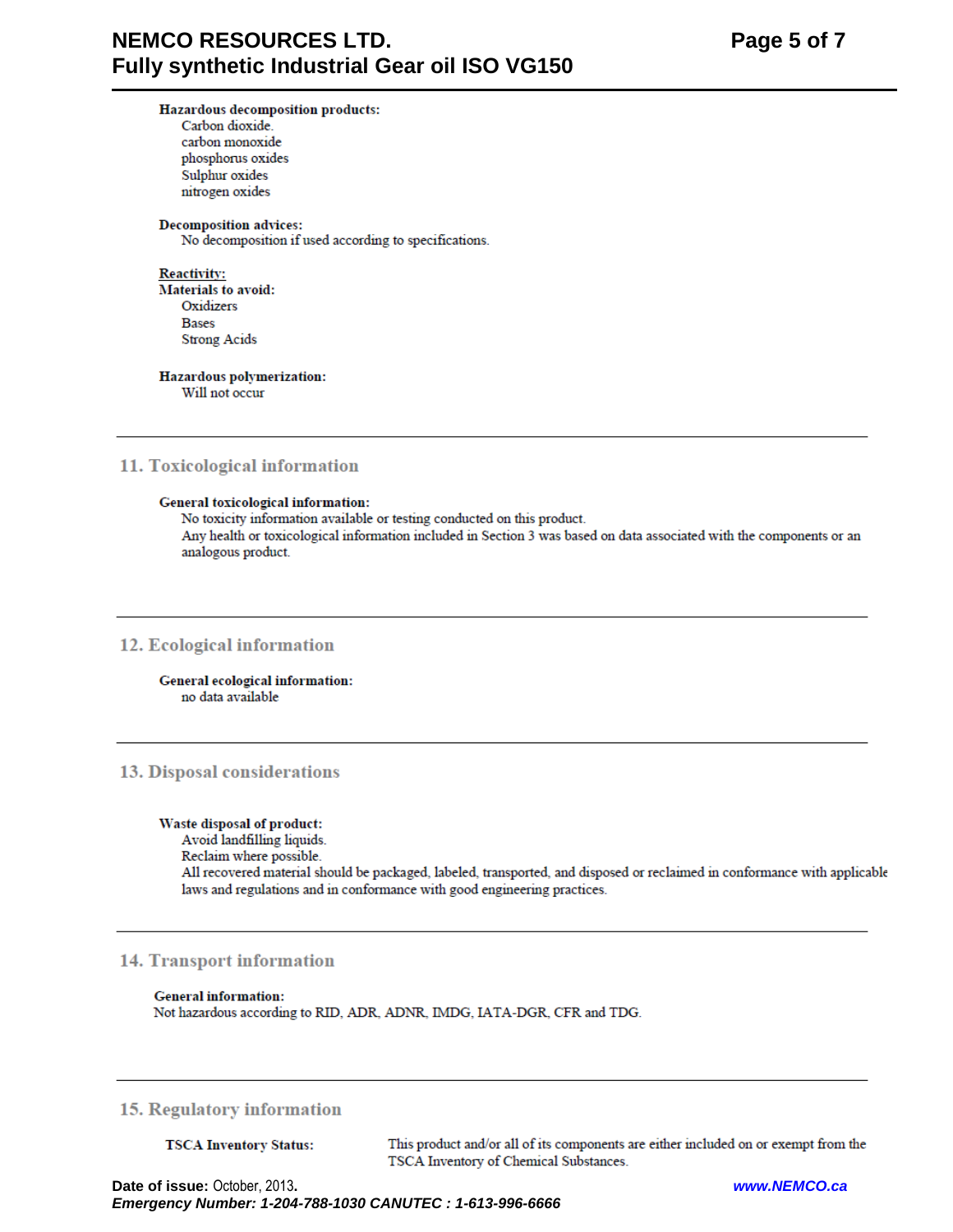| <b>SARA 311/312 Hazard</b><br><b>Categories:</b>   | None                                                                                                                                                |                                                                                                      |                                                                                        |
|----------------------------------------------------|-----------------------------------------------------------------------------------------------------------------------------------------------------|------------------------------------------------------------------------------------------------------|----------------------------------------------------------------------------------------|
| TSCA 12(b) Components:                             | none                                                                                                                                                |                                                                                                      |                                                                                        |
| <b>SARA 313 Toxic Chemicals:</b>                   | none                                                                                                                                                |                                                                                                      |                                                                                        |
| <b>SARA 302 Extremely Hazardous</b><br>Substances: | none                                                                                                                                                |                                                                                                      |                                                                                        |
| <b>CERCLA Hazardous Chemicals:</b>                 | US. EPA CERCLA Hazardous Substances (40 CFR 302)                                                                                                    |                                                                                                      |                                                                                        |
|                                                    | LEAD AND COMPOUNDS<br><b>CADMIUM AND</b>                                                                                                            | CAS: 7439-92-1                                                                                       | $\leq$ 1PPM                                                                            |
|                                                    | <b>COMPOUNDS</b><br><b>ARSENIC AND</b>                                                                                                              | CAS: 7440-43-9                                                                                       | $\leq$ 1PPM                                                                            |
|                                                    | COMPOUNDS<br><b>BENZENE (INCLUDING</b><br><b>BENZENE FROM</b>                                                                                       | CAS: 7440-38-2                                                                                       | $\leq$ 1PPM                                                                            |
|                                                    | GASOLINE)                                                                                                                                           | CAS: 71-43-2                                                                                         | $\leq$ 1PPM                                                                            |
|                                                    | ETHYL ACRYLATE                                                                                                                                      | CAS: 140-88-5                                                                                        | $\leq$ 1PPM                                                                            |
|                                                    | ETHYLBENZENE                                                                                                                                        | CAS: 100-41-4                                                                                        | $\leq$ 1PPM                                                                            |
| <b>California Proposition 65:</b>                  | This product contains the following chemical/s known to the State of California to<br>cause cancer and/or birth defects or other reproductive harm. |                                                                                                      |                                                                                        |
|                                                    | LEAD (ORAL)<br>CADMIUM (ORAL)<br>ARSENIC (INHALATION)<br>BENZENE (ORAL)<br>ETHYL ACRYLATE<br><b>ETHYLBENZENE</b>                                    | CAS: 7439-92-1<br>CAS: 7440-43-9<br>CAS: 7440-38-2<br>CAS: 71-43-2<br>CAS: 140-88-5<br>CAS: 100-41-4 | $\leq$ 1PPM<br>$\leq$ 1PPM<br>$\leq$ 1PPM<br>$\leq$ 1PPM<br>$\leq$ 1PPM<br>$\leq$ 1PPM |

# 16. Other information

| NFPA Rating (US) | Value |
|------------------|-------|
| Health           |       |
| Fire             |       |
| Reactivity       |       |
| Special Hazard   |       |
|                  |       |

| HMIS Rating (US) | Value |
|------------------|-------|
| Health           |       |
| Flammability     |       |
| Reactivity       |       |